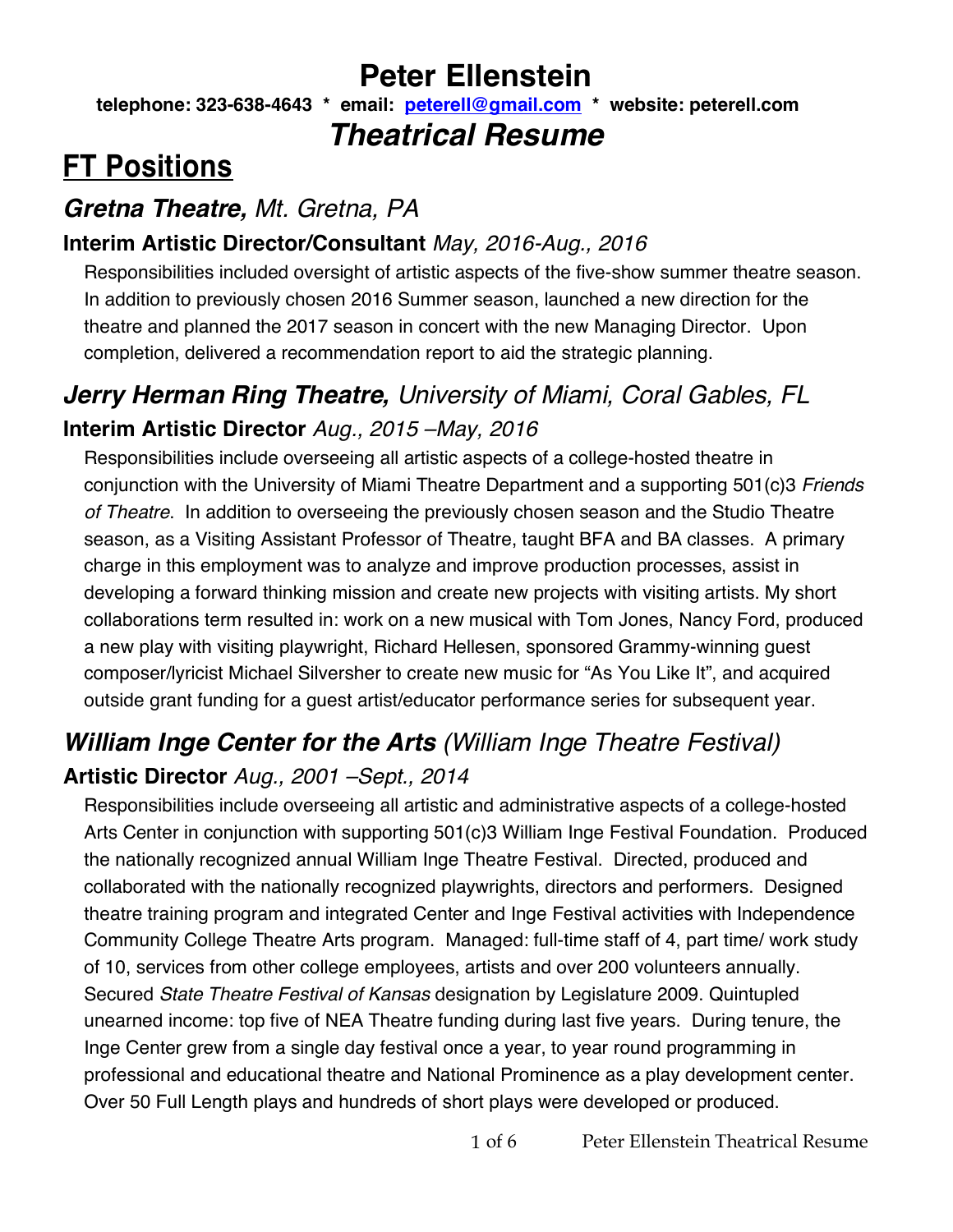# **Positions (Cont.)**

### *Los Angeles Repertory Company, Inc.*

#### **Producing Director -** *May,1992 – Aug.,1999*

Responsibilities included overseeing all aspects of non-profit theatre company: production, conservatory and theatre studio rentals. Experience highlights include: Directing and producing award-winning ensemble company productions, renovated and developed theatre and rehearsal studio space, created Professional Theatre Conservatory, created new play development programs and touring childrens shows, oversaw development, budgeting and marketing, facility maintenance and rentals, created partnerships with many other arts organizations.

# **Theatrical Activities**

### **Directing & Producing**

Directed and produced award-winning plays and musicals across the country in professional, academic & Industrial settings. He has directed many of America's leading stage and film actors. A list of productions and collaborators is available upon request. Member of SDC over twenty years and directed under many contracts.

#### **New Play Development**

Aided the development of over 50 new full-length plays and musicals and hundreds of short plays.Including many of America's finest playwrights.

### **Development/Funding/Grants**

Successfully developed wrote dozens of successful grants from local to national funders, corporations and governments. Fourth highest recipient of National Endowment for the Arts(NEA) theatre funding over a 5-year period from a small rural organization. Served as panelist for national, regional and local grants; and as sitevisitor for the NEA and California Arts Council.

#### **Performing**

Professional acting and singing career began in 1975, joined SAG in 1980, AEA in 1981. Included dozens of starring and featured roles on stage, in films, television, commercials and musicals. A list of selected credits is available upon request.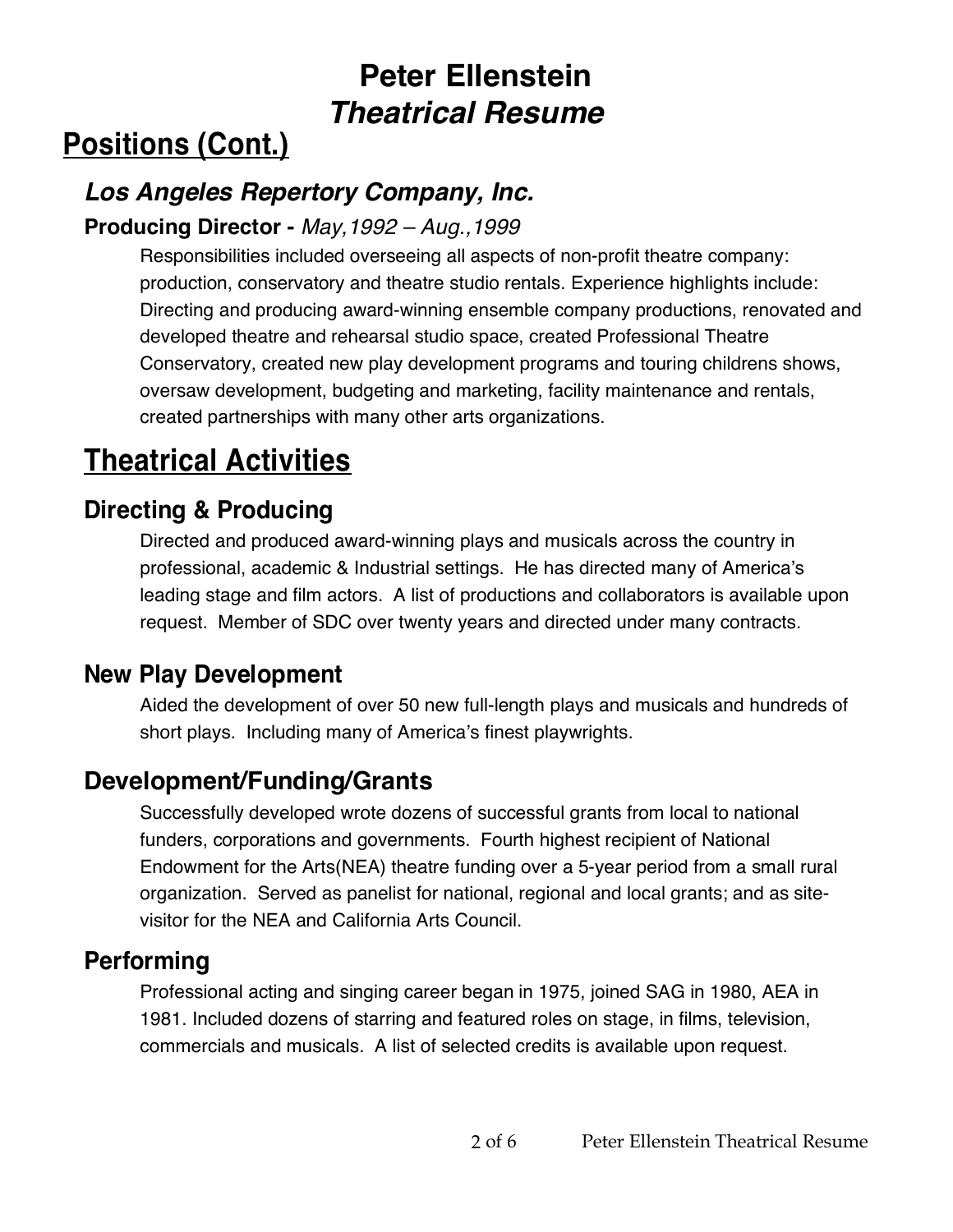## **Theatrical Activities (cont.)**

#### **Service**

- Elected to National and regional Boards for both professional and academic organizations (e.g., ATHE, LA Stage Alliance).
- Selected to serve on many trade and academic service committees.
- Served as Panelist/Selector/Reader/Adjudicator/Responder for dozens of conferences for diverse organizations (e.g., TCG, ATHE, KCACTF, EDTA, The Playwrights Center).

### **Training/Education**

In addition to professional study beginning at age 13 with such noted teachers as Stella Adler, David Craig and Paul Sills, Peter attended American Conservatory Theatre in San Francisco and the Academy of Stage and Cinema Arts, and has a BA and MFA in Theatre. He also trained in Psychodrama with Dorothy Baldwin Satten.

#### **Consultation**

Consulting services at more than 20 theatres include: budgeting, production management, organizational design, casting, training, design, literary management, ideation.

### **Publications, presentations & Lectures**

Peter has been featured in dozens of lectures, presentations, interviews and essays at leading theatres, publications and conferences around the country. Publications include the New York Times, International Herald, American Theatre Magazine, Los Angeles Times. Theatres include Manhattan Theatre Club, The Shaw Festival, Huntington Theatre, Kansas City Rep. Conferences include TCG, ATHE, KCACTF, EDTA.

### **Television & Video Production**

Multiple years' experience in television production as Associate Producer and researcher. Produced many theatre-related videos including *The Drama of Creation: Writers on Writing* and over a dozen comprehensive tributes to America greatest playwrights.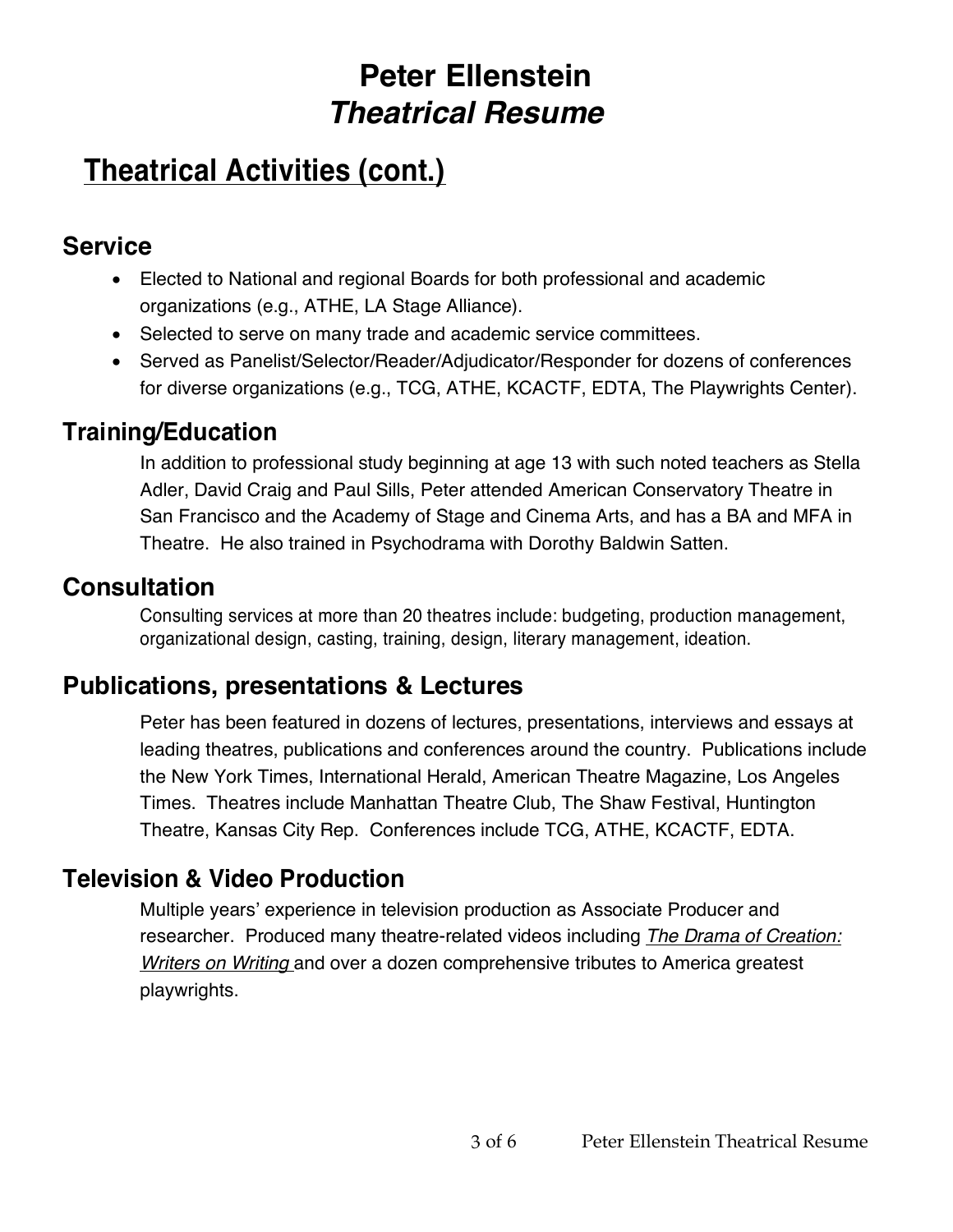# **Theatrical Activities (cont.)**

### **Academic and Professional Teaching Experience**

Peter created the Professional Conservatory at the Los Angeles Repertory Company, featuring many of the nation's finest teachers. He has taught professional workshops throughout the country. He has been a professor or instructor of theatre at the University of Miami, Minnesota State University at Mankato, Wichita State University, Baker University and Independence Community College, and workshop presenter for many other academic institutions. Leading subjects include: Directing, Playwriting, Acting (all levels), Musical Theatre, Shakespeare, New Play Development, William Inge and Ensemble Creation. Peter attended American Conservatory Theatre and the Academy of Stage and Cinema Arts. He holds a BA in Theatre from Thomas Edison State University and an MFA in Theatre from Minnesota State University at Mankato.

## **Website and Portfolio Links**

Peter Ellenstein's website has a considerable amount of portfolio and biographical material concerning work as a director, producer, consultant and educator.

### www.Peterell.com

#### **Sample Projects initiated:**

"The Drama of Creation: Writers on Writing" - Playwriting instruction video https://www.mcintyre.ca/titles/393445

"The Greensburg Project" - Preview/fundraising video http://ingecenter.org/greensburg-project/

"A Complex Evening": six short plays by William Inge" - Publication http://www.amazon.com/Complex-Evening-Short-Plays-William/dp/B005WD1XBK

"The William Inge Variations": seven short plays inspired by William Inge - Publication http://www.amazon.com/William-Inge-Variations-Seven-Inspired/dp/0988509717/ref=sr\_1\_1?s=books&ie=UTF8&qid=1401113506&sr=1- 1&keywords=The+inge+variations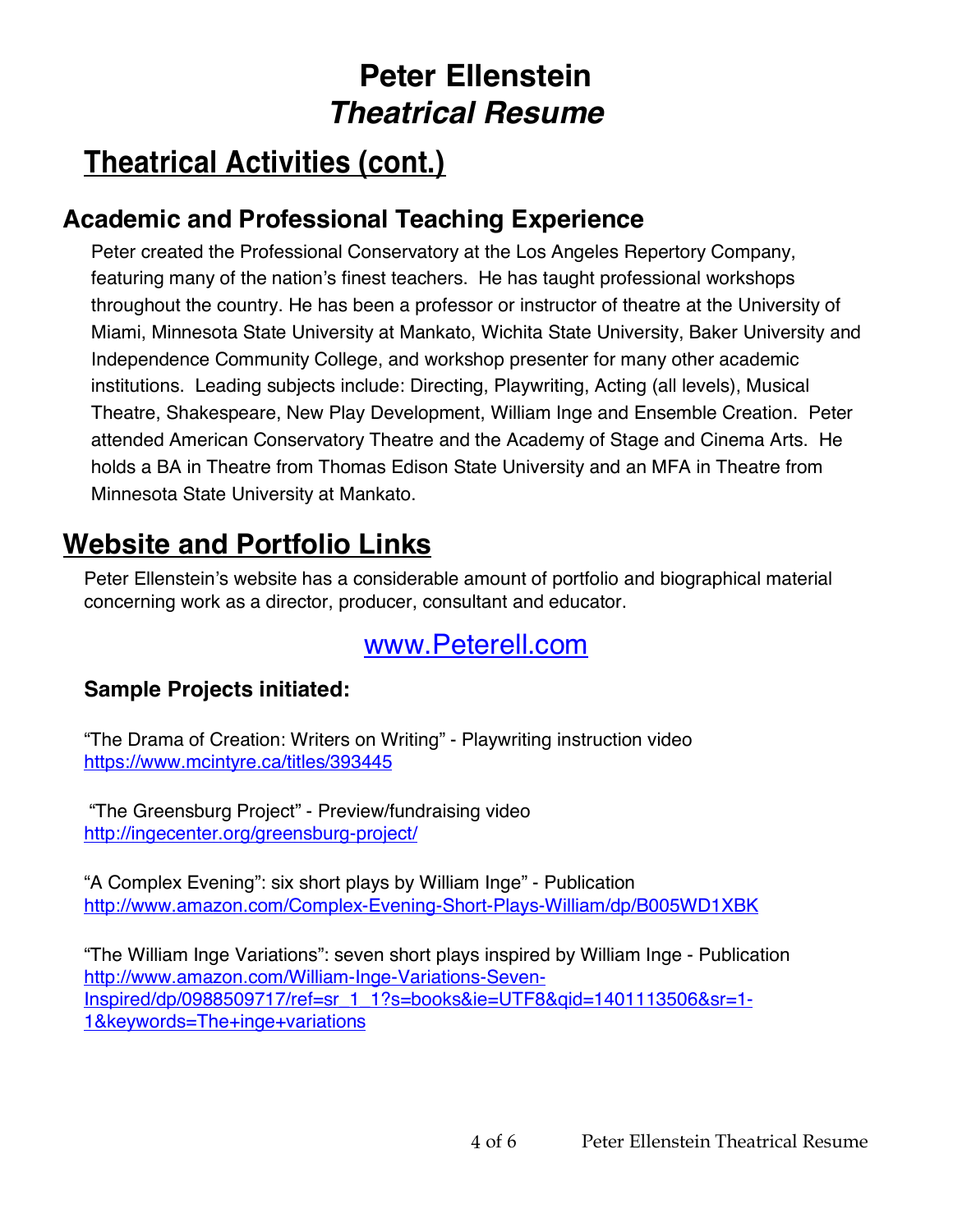### **Portfolio Links (cont.)**

#### **Commercials created for the William Inge Theatre Festival:**

2008: Christopher Durang https://www.youtube.com/watch?v=urgEJIkjuxE

2009: Tom Jones & Harvey Schmidt http://www.ovguide.com/video/inge-09-tv-commercial-inge-fest-922ca39ce10036ba0e115452cf648efa

2010: Paula Vogel https://www.youtube.com/watch?v=8w6zlucO4MM

2011: Marsha Norman https://www.youtube.com/watch?v=LpQTpTUsibE

2012: David Henry Hwang http://vimeo.com/39907463

2013: William Inge 100<sup>th</sup> Birthday https://www.youtube.com/watch?v=ACLzJfAYjdU

#### **Inge Festival short promo for funding:**

"What We Do at the Inge Festival" http://vimeo.com/39509074

### **Additional material is available through the following links:**

What playwrights say about Peter Ellenstein: http://www.peterell.com/#!playwright‐comments-about-peter/c1ot8

Full reviews of selected productions: http://www.peterell.com/#!full-review-links/cwhz

Articles and interviews with Peter Ellenstein: http://www.peterell.com/#!links-to-press/c1lpn

Some video links to projects I've been involved with: http://www.peterell.com/#!portfolio-links/co0d